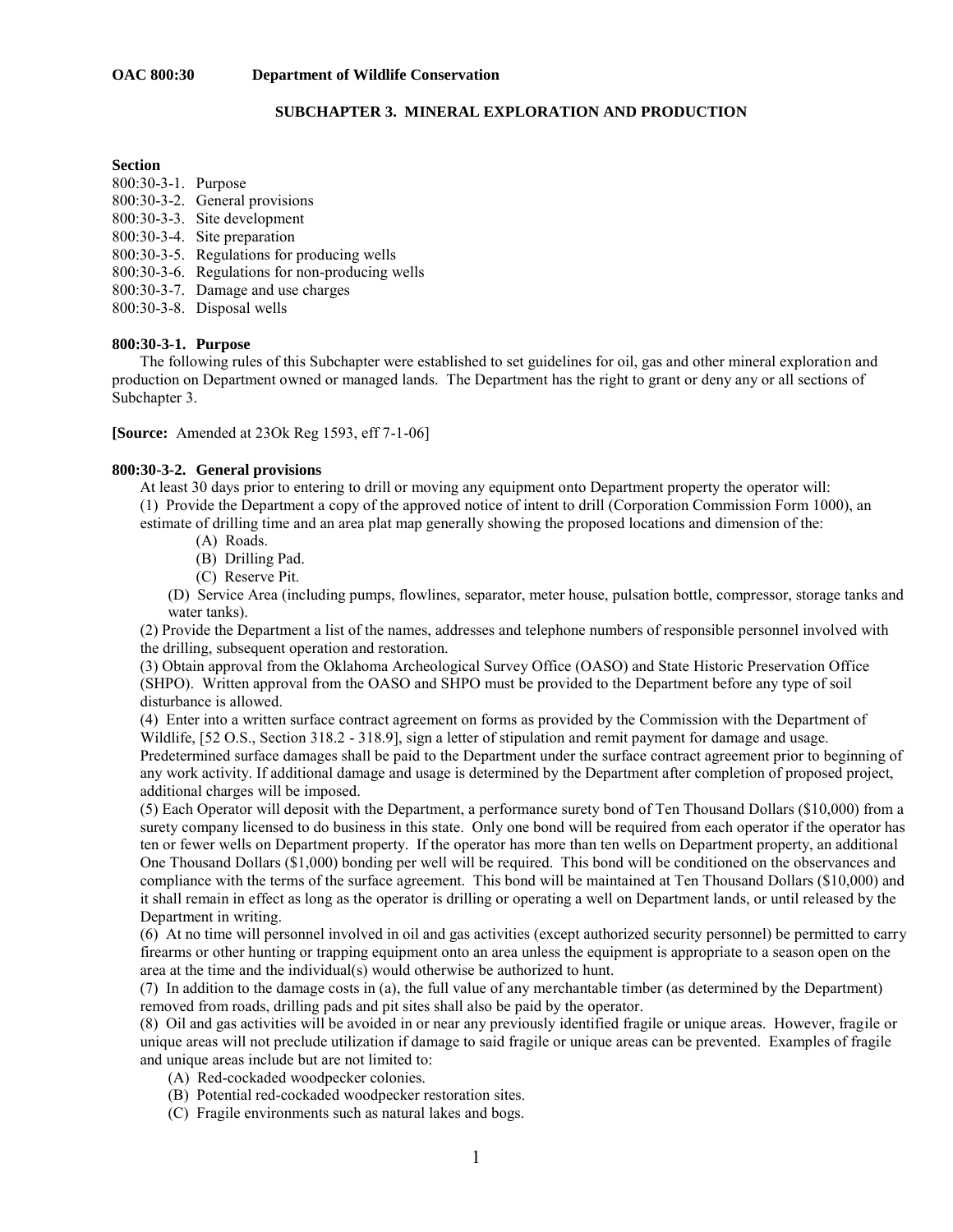- (D) Turkey roosts.
- (E) Wetlands.
- (F) Wintering bald eagle roost.

(G) Populations of endangered plants.

(H) Prairie chicken leks.

(9) Exploration may proceed if directional drilling from adjacent areas is feasible. On Department owned leases, such areas shall be identified prior to leasing and any area with substantial quantities of such habitats will not be leased for drilling.

(10) All oil and gas construction, development and/or well reworking and servicing is extremely undesirable during high public access periods, unless otherwise approved by the Department. Routine checking or trucking will be strongly discouraged during the time from two hours before sunset to two hours after sunrise.

(11) Oil and gas exploration and development activities will not prevent hunters and anglers from using wildlife resources or from freely pursuing their activities in the Wildlife Management Area.

(12) Special Provisions for oil or gas exploration or production on Department lands having commercial or municipal fresh water production including the Garber-Wellington Aquifer drainage basin/recharge area particularly T7N, R1E, Secs. 15-22, 25-35, Cleveland County, Oklahoma.

(A) No oil, gas or disposal well shall be drilled, operated, or maintained, nor shall any operation in connection therewith be carried on or conducted within three hundred (300) feet of any producing freshwater well.

(B) Domestic and public water supply wells located within a radius of one-half  $(\frac{1}{2})$  mile of any oil/gas, enhanced recovery, injection, or disposal well shall be tested prior to beginning drilling, injection, or disposal and thereafter annually for the presence of deleterious substances. Such testing is the responsibility of the permittee and, at the permittee's expense, to be conducted by a person approved by the Department and Domestic or Public Water Supply well owner. The Department and water well owners shall be notified forty-eight (48) hours in advance of such testing and may be present therefore. Test results shall be filed with the Department and water well owner's upon completion.

(C) Casing.

 (i) Suitable and sufficient surface casing or a stage collar shall be installed to a depth of at least two hundred (200) feet below treatable water strata encountered in the well, and the annular space behind the casing shall be filled with cement from the base of the surface casing, or from the stage collar, to the surface of the ground, by either pump and plug method or by the displacement method. No further drilling shall be accomplished until the cement has set for at last eight (8) hours. No braden head cement job shall be performed between the surface casing and any other casing string except by special order of the Corporation Commission.

(ii) Production casing of a size not less than four and one-half  $(4 \frac{1}{2})$  inches outside diameter, in good condition, shall be set no higher than the top of the producing formation and cemented with a sufficient amount of cement to obtain a minimum of five hundred (500) feet of annular fillup above the casing.

 (iii) The casing shall be tested before drilling the cement plug, at a minimum pressure of one thousand (1,000) pounds per square inch held for one (1) hour. Whenever the pressure drops five (5) percent within the hour, the casing will be deemed inadequate and shall be repaired and retested until the requirements hereof are met.

 (iv) Permittee shall provide documentation to the Department showing the results of the casing pressure test. The test results shall be filed with the Department upon completion of such test. The Department shall be notified in advance of the casing pressure test to enable a Department Representative to be present.

 (v) Rupture in surface casing: In the event a rupture, break or opening occurs in the surface production casing, the permittee or the operator or drilling contractor shall take immediate action to repair it, and shall report the incident to the Department promptly.

**[Source:** Amended at 23 Ok Reg 1593, eff 7-1-06; Amended at 25 Ok Reg 2128, eff 7-1-08; Amended at 26 Ok Reg 2659, eff 7-11-09]

#### **800:30-3-3. Site development**

(a) **Roads.** Existing management area roads will be used for mineral exploration and production whenever possible. If additional roads must be constructed by the operator, they shall:

(1) Follow the natural land contour if reasonable and possible.

(2) Be a maximum of 40' in width; dimensions and location MUST be approved by the Department prior to construction. Operator will be charged only for width of road that is actually constructed.

(3) Possess a base sufficient to support vehicles and equipment using it. "Base" guidelines will be predetermined by the Department. In addition, road maintenance materials at the rate of 2,000 cubic yards or ton equivalent per mile, will be provided to the Department, on site, prior to road construction and will be used for annual road maintenance. Size and location of material shall be determined by the Department.

(4) Be sufficiently ditched with culverts, water bars, and turnoffs that will provide adequate drainage and prevent erosion.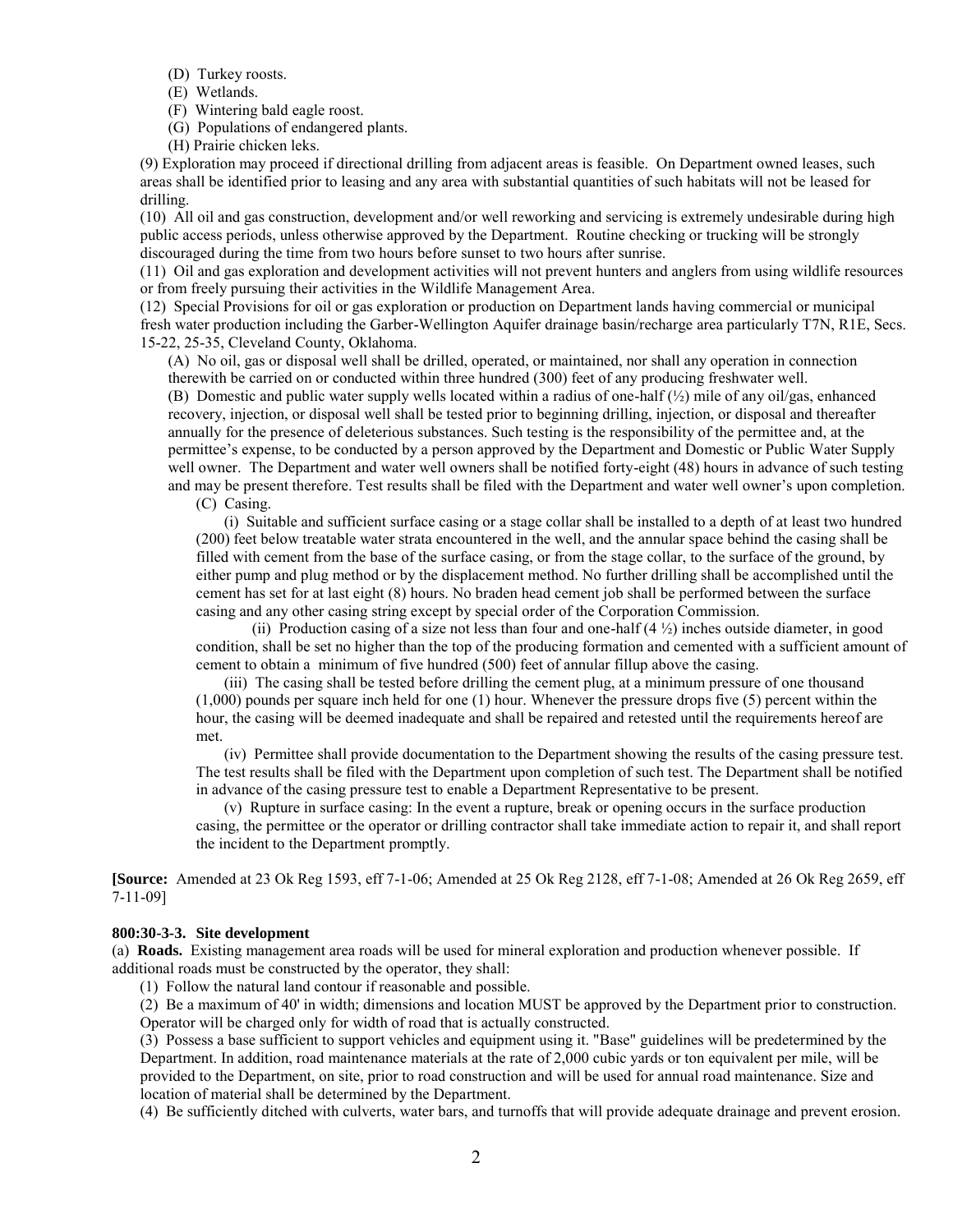(5) After completion of drilling, all roads not a part of the management area system will be gated, locked and, if necessary, bermed to exclude all unauthorized personnel. Locks and nonreproducible keys may be provided by the Department at cost. Such measures shall not be necessary when the operator's roads are secured by existing Department gates. (6) Have cattleguards installed as determined by the Department.

## (b) **Drilling pads.**

(1) Drilling pad shall not exceed 300 feet x 300 feet. Deviations are negotiable when justified by special conditions such as well depth and necessary equipment.

(2) When directed by the Department, drilling pad must be enclosed within a berm to prevent escape of any deleterious substance from the drilling operation. Also a diversion ditch upslope of the well site shall be constructed prior to the commencement of drilling and shall be adequate to divert surface drainage water from the location if so directed by the Department.

## (c) **Reserve pit.**

(1) Closed system steel mud or circulating pits shall be used. Such pits and contents shall be removed from the premises and the drilling site within fifteen (15) days after completion of the well.

(2) All waste oil, salt water, liquid with oil content, gasoline or other oil derivatives or by-products, sand, sludge or other waste produced in connection with the drilling, testing, cleaning, swabbing, reworking or operating of any oil, gas or disposal well shall be captured and retained in steel tanks or vessels and transported from the premises to a disposal facility.

(3) No person shall permit such substances to escape from the premises owned, leased or controlled by the persons conducting such operations by seepage, overflow or otherwise, nor flow across the surface of the ground or upon any public way, into any storm or sanitary sewer, drainage ditch, upon any gutter or paving or into any galloway, stream or tributary.

**[Source:** Amended at 23 Ok Reg 1593, eff 7-1-06; Amended at 25 Ok Reg 2129, eff 7-1-08; Amended at 26 Ok Reg 2660, eff 7-11-09]

### **800:30-3-4. Site preparation**

(a) If any trees and shrubs are removed by road construction, pad preparation, pit construction or any other site preparation for mineral exploration or production, they will be piled at nearby locations for wildlife shelter as recommended by the Department.

(b) Unless otherwise directed by the Department, a minimum of 6 inches of topsoil will be removed for road construction or any site preparation and it will be stored in topsoil stockpiles for later restoration. When topsoils are less than 6 inches, the available topsoil will be stockpiled and stabilized according to Department recommendations.

(c) The operator will be responsible for keeping the road and site free of trash and litter at all times.

(d) Disposal of solid waste will be in accordance with provisions of the "Oklahoma Solid Waste Management Act" and "Rules and Regulations" of the State Board of Health promulgated thereto.

**[Source:** Amended at 23 Ok Reg 1593, eff 7-1-06; Amended at 25 Ok Reg 2130, eff 7-1-08]

### **800:30-3-5. Regulations for producing wells**

(a) Within thirty days after completion of the well, the operator will provide the Department a copy of the completion notice (Corporation Commission Form 1002A) and/or Plugging Report (Corporation Commission Form 1003).

(b) A service area of 150 feet x 150 feet will be allowed around the well head unless special conditions justify a larger area and are approved by the Department.

(1) The remainder of the area will be covered with topsoil and restored by tilling, fertilizing (at rate and formula recommended by the nearest NRCS office), and seeding with a seed mixture rate, and time as recommended by the Department.

(2) Where livestock grazing occurs, the service area will be fenced with four strands of barb wire on steel posts. If the well is located within 300 feet of a residence, camping area, shooting range, or other high use area, the service area and tank batteries will be enclosed with a six foot chain link fence.

(3) All pumps, storage tanks and other containers containing potential pollutants will be surrounded by a berm of sufficient height to contain 1 ½ times the entire volume of the largest container inside. These berms must be graveled or fertilized and seeded as authorized by the Department.

(4) Any valves and equipment that could cause pollution to the surrounding area will be secured to prevent discharge. All leaks from tanks, lines, pipes and stuffing boxes must be stopped immediately upon detection or notification and repaired as soon as possible.

(5) All permanent equipment must be powered electrically or equipped with "hospital zone" or buried muffler systems that are maintained in good working condition.

(6) All equipment in the service area must be kept painted and maintained regularly. An earthtone paint color as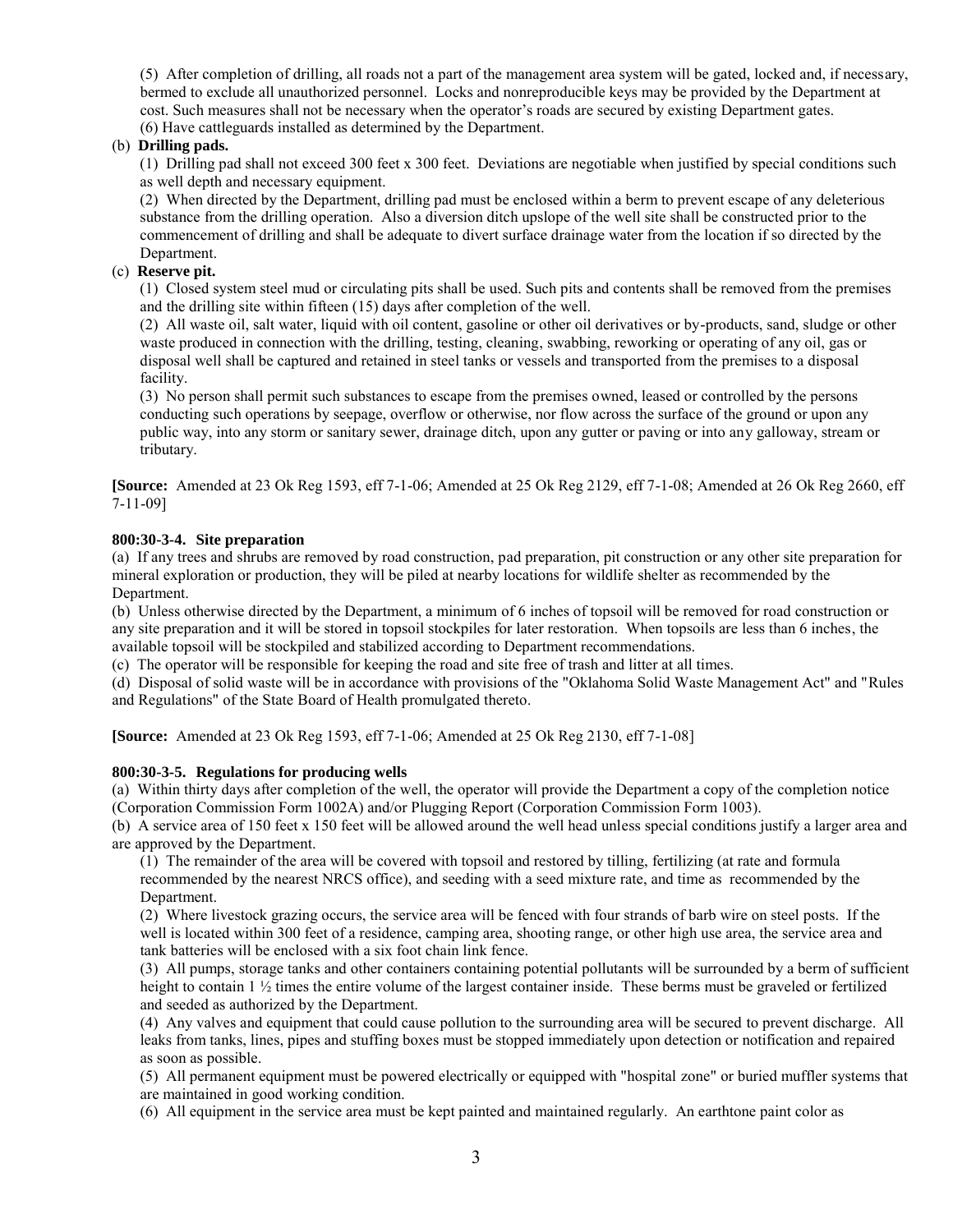authorized by the Department must be used.

(7) Pipelines outside of the immediate service area must be buried at least 36 inches below the surface unless prohibited by rocks as authorized by the Department.

(8) The service area shall be kept clean of trash, debris, empty barrels, old pipes and any other equipment or materials not being used and shall be stabilized according to the Department recommendations. Spilled salt water and hydrocarbons shall be promptly cleaned up and removed from the areas as prescribed by the Corporation Commission and the Department.

(9) Unused topsoil in stockpile shall be fertilized and seeded to preserve it.

(c) **Reserve Pits.** In no instance will pits be allowed to remain more than 12 months after completion notice date. Remaining contents of reserve pits, including liner, will be removed from the site completely. In instances where test results show that the pit content is only fresh water, disposal will be as prescribed by the Corporation Commission and the Department. Where pit content contains a substance deleterious to vegetation or wildlife, pit restoration must be accomplished within 60 days of completion date.

(1) Reserve pit will be backfilled with material from its embankments, and the remaining embankment may be used to elevate the service area.

(2) Pit area will be covered with topsoil from the topsoil stockpile and fertilized and revegetated as described in (b), (1) above.

(d) **Roads.** Roads constructed by the operator, including culverts ditches, turnouts, water bars, gates and cattle guards will be maintained at operators's expense.

(1) All locks and keys issued by the Department will be at cost and the operator will provide the area biologist a list of names of persons with keys.

(2) Operator will repair any excessive damage to area roads at his expense.

(3) Operators may be required to, as determined by the Department, pay a portion of the annual maintenance of wildlife area roads used by the operator, his employees, or anyone working for the operator or anyone hauling oil, gas, salt water, or equipment to or from the well.

(4) Roads not needed for access to the producing well and not part of the wildlife area road system will be restored to approximate original contour, reterraced, covered with topsoil, and revegetated as described in (b), (1) above at operator's expense. And, when necessary, materials may be relocated as directed by the Department.

**[Source:** Amended at 23 Ok Reg 1594, eff 7-1-06; Amended at 25 Ok Reg 2130, eff 7-1-08]

## **800:30-3-6. Regulations for non-producing wells**

(a) If a well is declared dry or abandoned, the operator will plug the well as required by the Corporation Commission and will supply the Department a copy of the plugging record (Corporation Commission Form 1003) within 30 days from the plugging date.

(b) Restoration of the drilling area, roads and reserve pit will be accomplished within 180 days of plugging date.

- (1) Drilling pad fill material will be removed within 2 feet of original contour and the area will be covered with topsoil and revegetated as described in Section 800:30-3-5 (b), (1) above.
- (2) Reserve pit and roads will be restored as described in Section 800:30-3-5 (c) and (d).

**[Source:** Amended at 23 Ok Reg 1594, eff 7-1-06; Amended at 25 Ok Reg 2131, eff 7-1-08]

### **800:30-3-7. Damage and use charges**

Basic damage and use charges for mineral exploration and production are as follows:

- (1) Oil or gas well location and reserve pit:
	- (a) \$7,000.00 per acre for well location site.
	- (b) \$10,000.00 per acre for reserve pit site.
- (2) Pipelines:

 (A) \$3,500.00 per acre right-of-way for buried pipeline for gas or freshwater. No lines will be buried less than 36 inches below ground level.

 (B) \$85.00 per rod for right-of-way if buried gas line is to be of any Hi-Tech Poly Propylene materials. No lines will be buried less than 36 inches below ground level.

(C) \$10,000.00 per acre right-of-way for buried pipeline for oil or salt water.

 (D) Pipelines placed upon the surface will not be allowed, except temporary fresh water lines during drilling or well servicing - \$500.00 per mile. Above ground Hi-Tech Poly Propylene gas lines may be temporarily used to test a well and to bring it into full production. These temporary above ground Poly Propylene lines may be used to test or flow a well for no more than 60 days. Rates for above ground lines are \$500.00 per mile.

- (3) Power lines:
	- (A) \$7,000.00 per acre for above ground electric lines if approved.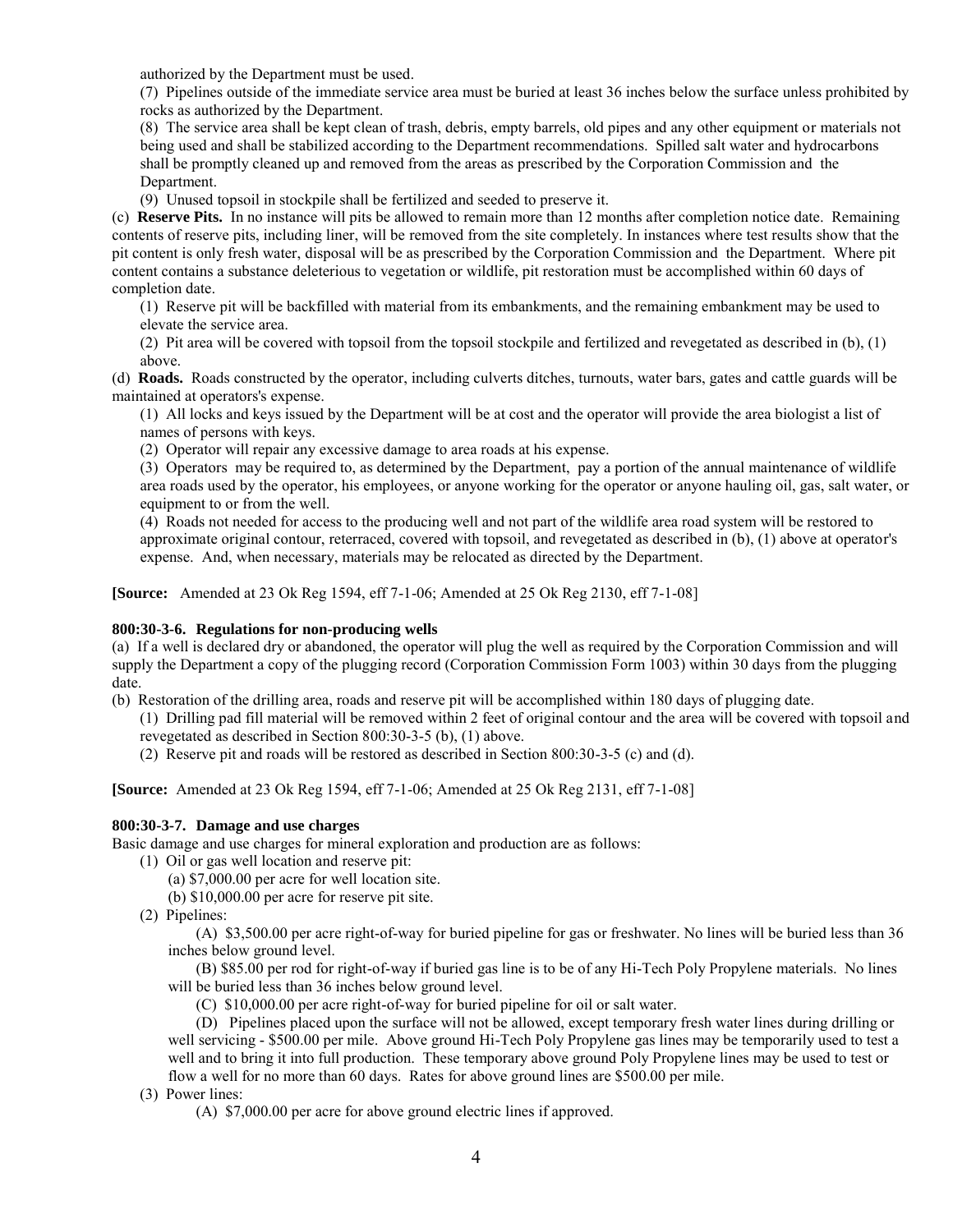(B) \$3,500.00 per acre for buried electric lines.

(4) Seismograph:

 (A) \$15.00 per acre for all Seismograph activity, including but not limited to the following methods: Shot Hole, Mini-Hole, Hydropulse, and Vibrosies. Charges based on quarter section legals.

 (B) On lands where the Department owns mineral interest, a Mineral Bonus will be assessed. The Mineral Bonus will be based on a two year average for that county, provided by the Commissioners of the Land Office.

- (5) Tank batteries, lact unit, separators:
	- (A) \$7,000.00 per acre if location is different from well.
	- (B) \$500.00 per acre if at same location as well.
- (6) Use of water out of ponds, lakes or existing wells if approved: \$150.00 per day.
- (7) Drilling water well if approved: \$1,000.00.
- (8) Roadways:
	- (A)  $$7,000.00$  per acre if new road.

(B) Pipelines proposed in new or existing roadways will be subject to pipeline damage and use charges.

(9) Monitoring Fee: \$1,000.00

(10) If any oil or gas activity damages Department crops, wildlife or improvements, such damage will be taken into consideration and will be in addition to the minimum charges listed above in 1-9 of this Subsection.

(11) Crop damage: Any oil or gas activity resulting in damages to a Department agriculture or grazing lease must be negotiated separately with the lessee. All negotiations must be completed prior to beginning any work activity. The Department will provide the name and a contact number for any lessees involved.

(12) Oil and Gas Leases: Actual cost for advertising fees will be billed to the requesting entity.

**[Source:** Amended at 23 Ok Reg 1594, eff 7-1-06; Amended at 25 Ok Reg 2131, eff 7-1-08]

## **800:30-3-8. Disposal wells**

(a) Salt water not produced on Department lands may not be disposed of in wells on Department land, unless otherwise approved by the Department.

(b) Operator requesting salt water disposal well agreements must supply the Department in advance a plat showing the location of all wells from which the salt water is produced. Operator will conform with Oklahoma Corporation Commission Underground Injection Control rules.

**[Source:** Amended at 23 Ok Reg 1596, eff 7-1-06]